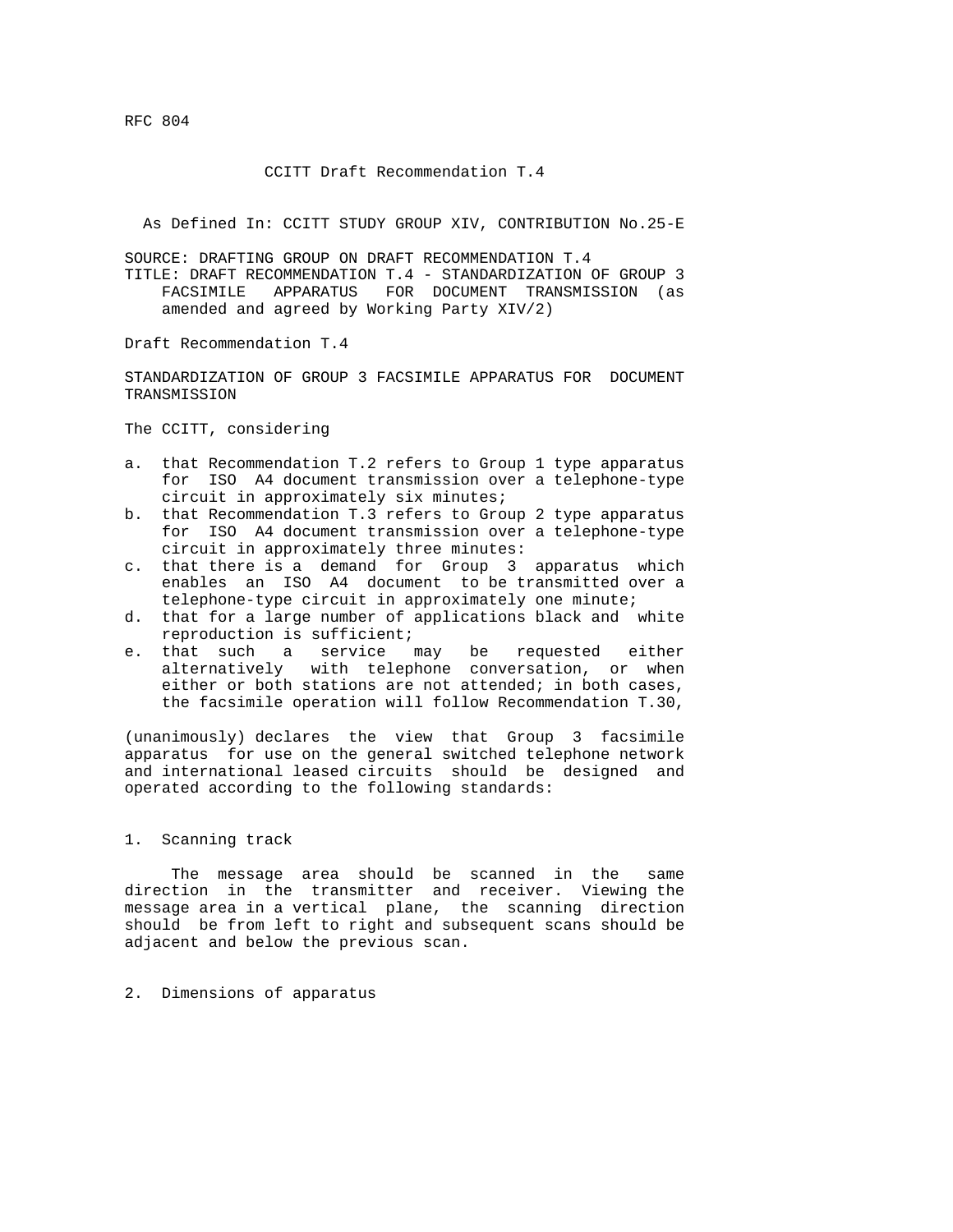The following dimensions should be used:

- a. A normal definition standard and an optional higher definition standard of 3.85 and 7.7 line/mm respectively in vertical direction;
- b. 1728 black and white picture elements along the scanned line;
- c. A scanning line length of 215 mm. Other scanning line lengths may be employed in which case the scanning density should be changed to maintain the correct picture proportions;
- d. Input documents up to a minimum of ISO A4 size should be accepted.
- 3. Transmission time per scanning line

 A total scanning line is defined as the sum of DATA bits plus any required FILL bits plus the EOL bits. The minimum transmission times of the total scanning line should conform to the following:

- a. 20 milliseconds recommended standard with an optional fall-back to the 40 milliseconds option;
- b. 10 milliseconds recognized option with a mandatory fall-back to the 20 milliseconds standard;
- c. 5 milliseconds recognized option with a mandatory fall-back to the 10 milliseconds option and the 20 milliseconds standard;
- d. 40 milliseconds recognized option.

 The identification and choice of this minimum transmission time is to be made in the pre-message (Phase B) portion of the T.30 control procedure. The maximum transmission time of any total scanning line should be less than 5 seconds.

4. Coding scheme

 The one-dimensional run length encoding scheme recommended for Group 3 apparatus is as follows:

a. DATA

 A line of data is composed of a series of variable length code words. Each code word represents a run length of either all white or all black. White runs and black runs alternate. A total of 1728 picture elements represent one horizontal scanning line of the document of standard A4 size. In order to insure that the receiver maintains color synchronization, all DATA lines will begin with a white run length code word. If the actual scanning line begins with a black run, a white run length of zero will be sent. Black or white run lengths, up to a maximum length of one scanning line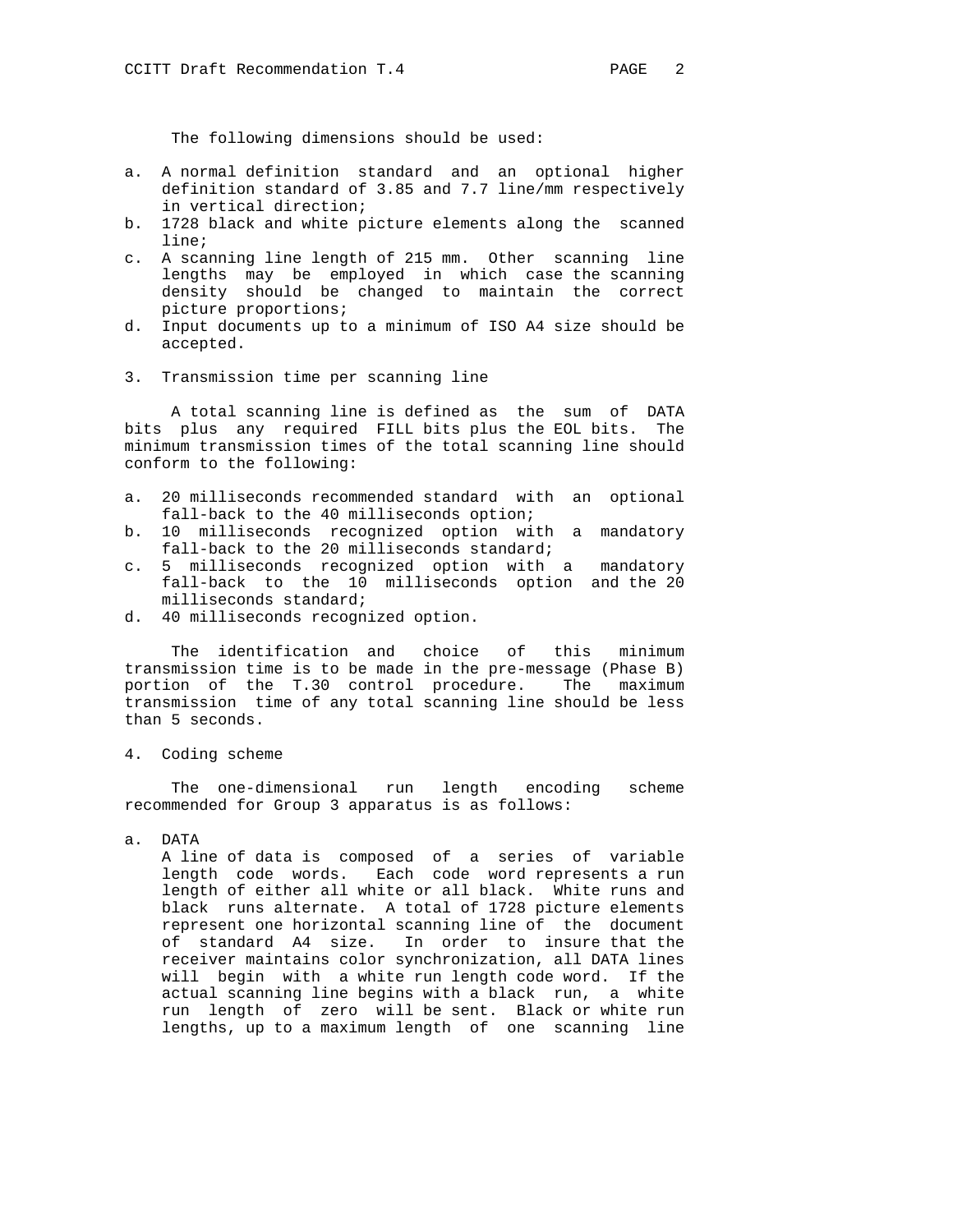(1728 picture elements or pels) are defined by the code words in Tables 1 and 2. The code words are of two types: Terminating Code words and Make Up Code words. Each run length is represented by either one Terminating Code word or one Make Up Code word followed by a Terminating Code word.

 Run lengths in the range of 0 to 63 pels are encoded with their appropriate Terminating Code word. Note that there is a different list of code words for black and white run lengths.

 Run lengths in the range of 64 to 1728 pels are encoded first by the Make Up Code word representing the run length which is equal to or shorter than that required. This is then followed by the Terminating Code word representing the difference between the required run length and the run length represented by the Make Up Code.

b. END OF LINE (EOL)

 This code word follows each line of DATA. It is a unique code word that can never be found within a valid line of DATA; therefore, resynchronization after an error burst is possible.

 In addition, this signal will occur prior to the first DATA line of a page.

Format: 000000000001

c. FILL

 A pause may be placed in the message flow by transmitting FILL. FILL may be inserted between a line of DATA and an EOL, but never within a line of DATA. Fill must be added to insure that each line of DATA, FILL, and EOL exceeds the minimum transmission time of a total scanning line established in the premessage control procedure. The maximum length for a single line of FILL is 5 seconds, after which the receiver may disconnect.

Format: variable length string of 0's.

d. RETURN TO CONTROL (RTC)

 The end of a document transmission is indicated by sending six consecutive EOL's. Following the RTC signal, the transmitter will send the post message commands in the standard T.30 blocked format at the data rate.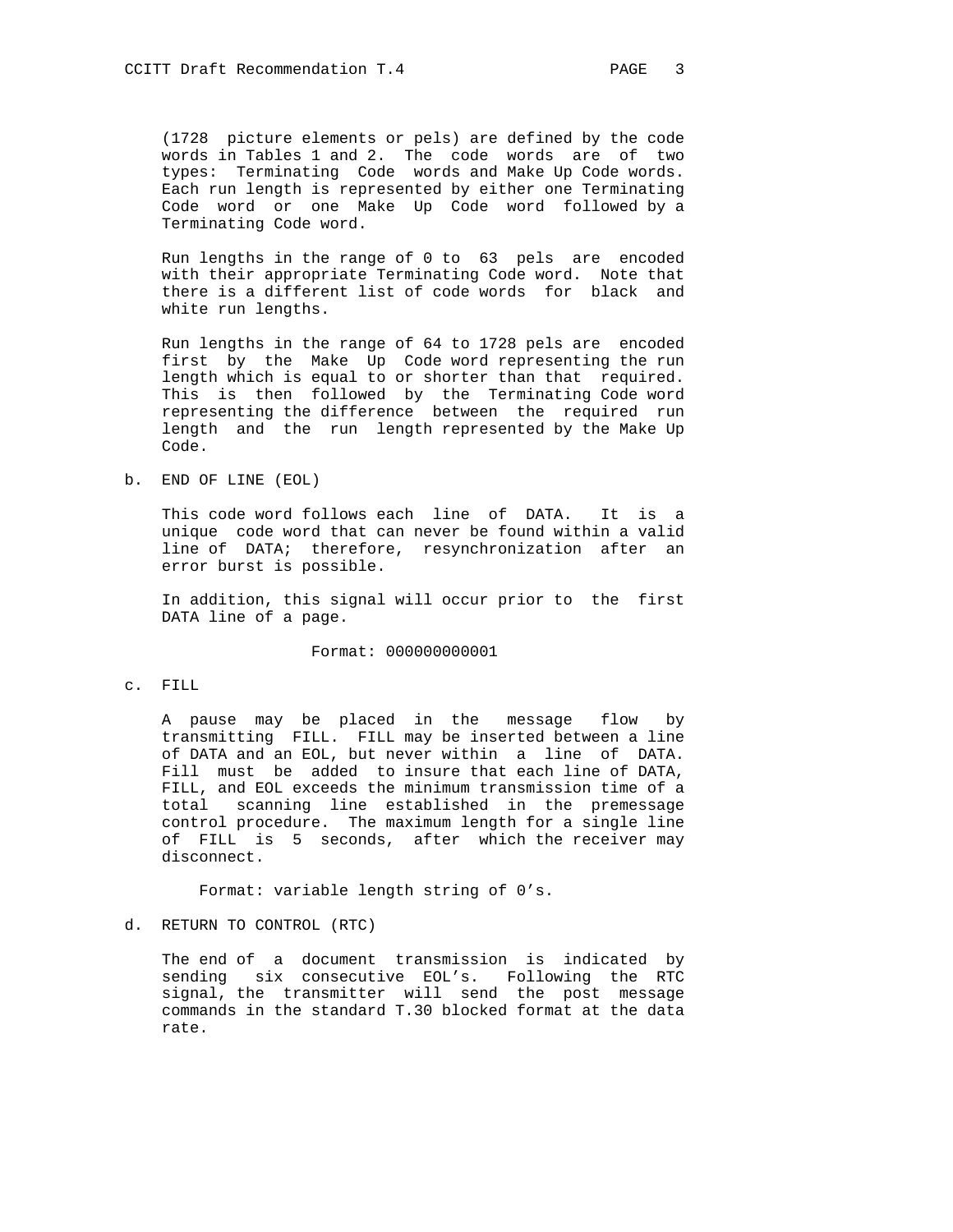Format: 000000000001 ... ... ... ... 000000000001 (total of 6 times)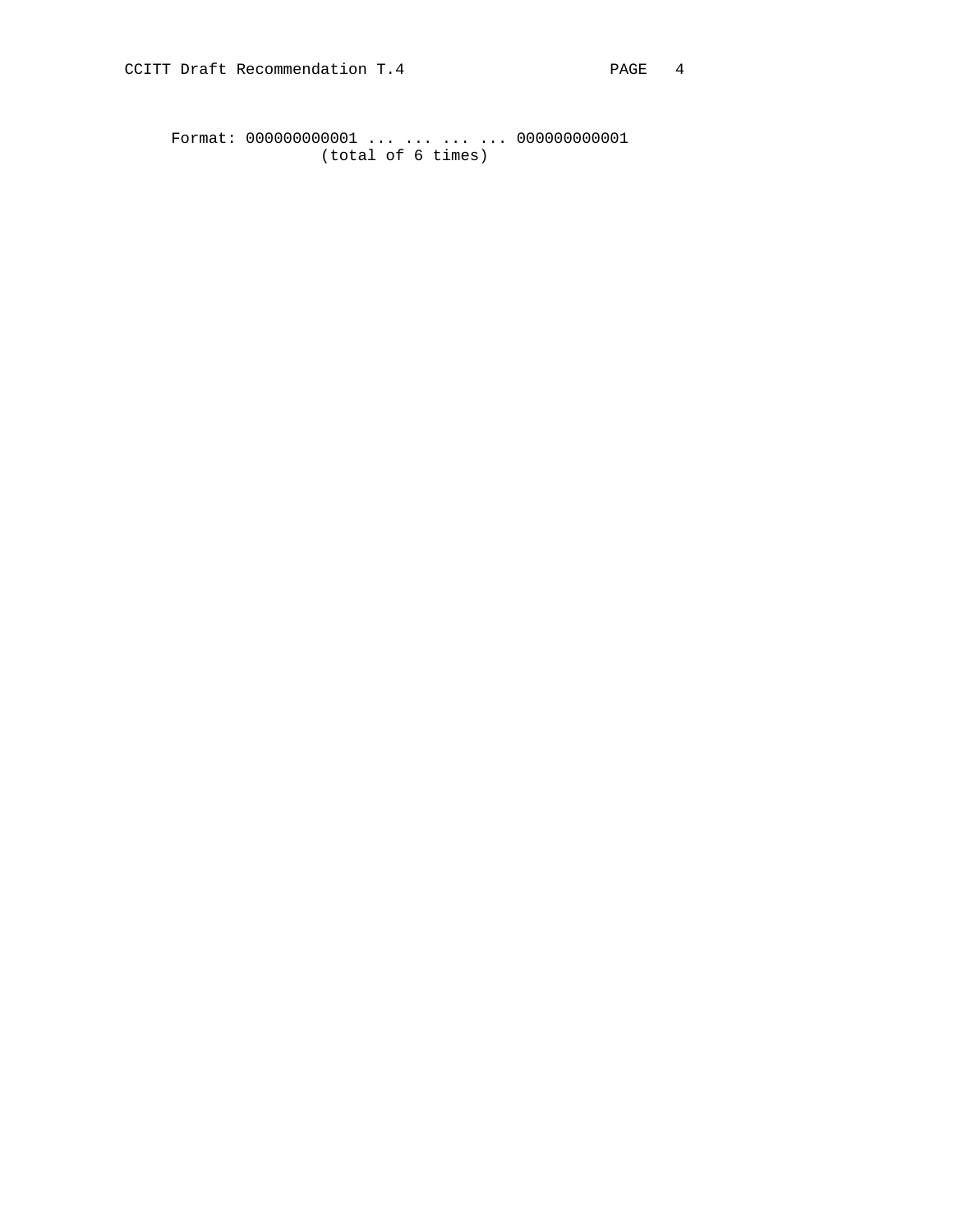| Code                 | Table 1a. Terminating White Codes<br>Lng | Run              |  |
|----------------------|------------------------------------------|------------------|--|
| ________________     |                                          | .                |  |
| 00110101             | 8                                        | 0                |  |
| 000111               | 6                                        | $\mathbf 1$      |  |
| 0111                 | $\overline{4}$                           | $\overline{a}$   |  |
| 1000<br>1011         | $\overline{4}$<br>$\overline{4}$         | $\mathsf 3$<br>4 |  |
| 1100                 | $\overline{4}$                           | 5                |  |
| 1110                 | 4                                        | 6                |  |
| 1111                 | $\overline{4}$                           | 7                |  |
| 10011                | 5                                        | 8                |  |
| 10100                | 5                                        | 9                |  |
| 00111                | 5                                        | 10               |  |
| 01000                | 5                                        | 11               |  |
| 001000               | 6                                        | 12               |  |
| 000011<br>110100     | 6<br>6                                   | 13<br>14         |  |
| 110101               | 6                                        | 15               |  |
| 101010               | 6                                        | 16               |  |
| 101011               | 6                                        | 17               |  |
| 0100111              | 7                                        | 18               |  |
| 0001100              | 7                                        | 19               |  |
| 0001000              | 7                                        | 20               |  |
| 0010111              | 7                                        | 21               |  |
| 0000011<br>0000100   | 7<br>7                                   | 22<br>23         |  |
| 0101000              | 7                                        | 24               |  |
| 0101011              | 7                                        | 25               |  |
| 0010011              | 7                                        | 26               |  |
| 0100100              | 7                                        | 27               |  |
| 0011000              | 7                                        | 28               |  |
| 00000010             | 8                                        | 29               |  |
| 00000011             | 8                                        | 30               |  |
| 00011010             | 8                                        | 31               |  |
| 00011011<br>00010010 | 8<br>8                                   | 32<br>33         |  |
| 00010011             | 8                                        | 34               |  |
| 00010100             | 8                                        | 35               |  |
| 00010101             | 8                                        | 36               |  |
| 00010110             | 8                                        | 37               |  |
| 00010111             | 8                                        | 38               |  |
| 00101000             | 8                                        | 39               |  |
| 00101001             | 8                                        | 40               |  |
| 00101010             | 8                                        | 41               |  |
| 00101011             | 8                                        | 42<br>43         |  |
| 00101100<br>00101101 | 8<br>8                                   | 44               |  |
| 00000100             | 8                                        | 45               |  |
| 00000101             | 8                                        | 46               |  |
| 00001010             | 8                                        | 47               |  |
| 00001011             | 8                                        | 48               |  |
|                      |                                          |                  |  |

01010010 8 49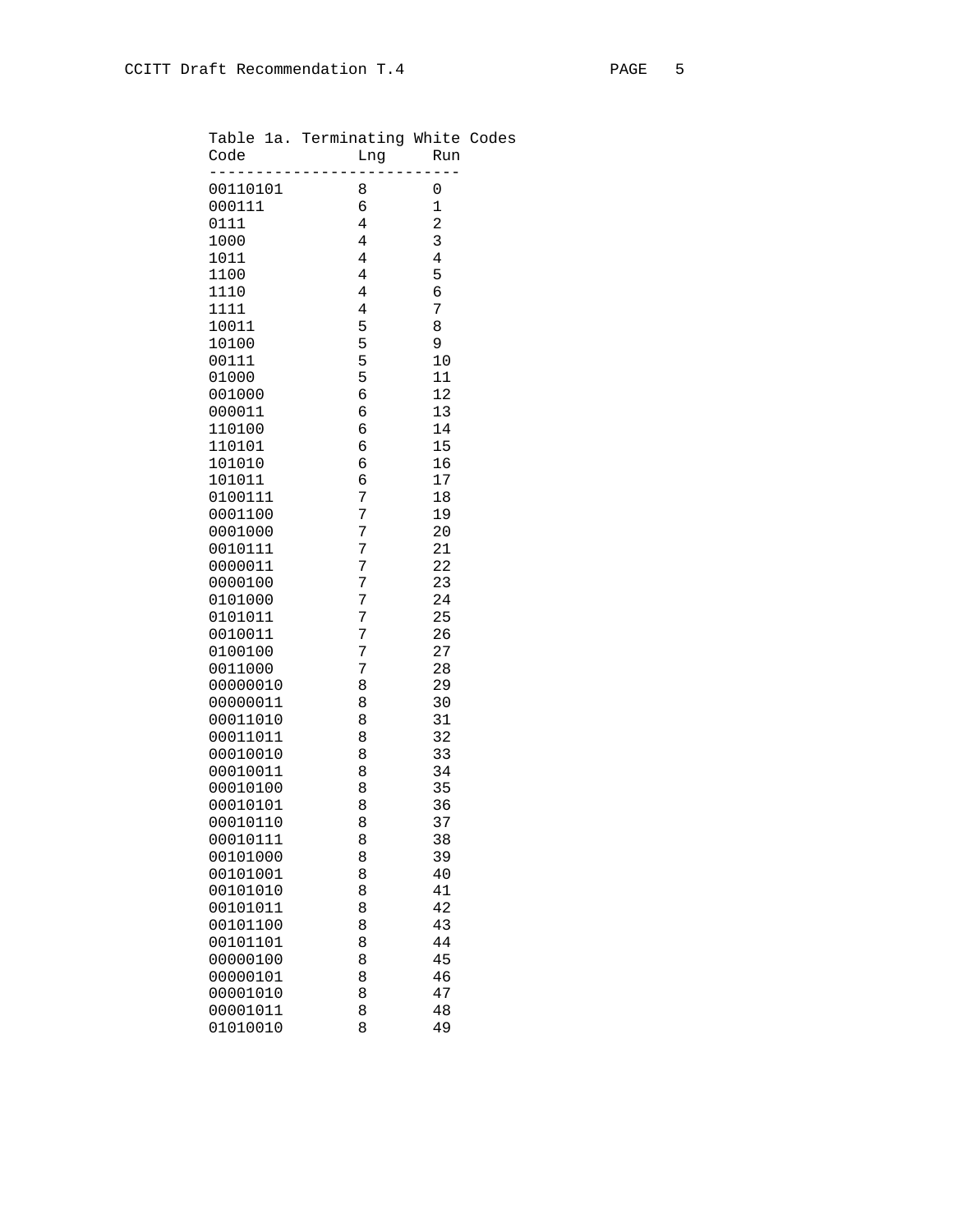| 01010011 | 8 | 50 |
|----------|---|----|
| 01010100 | 8 | 51 |
| 01010101 | 8 | 52 |
| 00100100 | 8 | 53 |
| 00100101 | 8 | 54 |
| 01011000 | 8 | 55 |
| 01011001 | 8 | 56 |
| 01011010 | 8 | 57 |
| 01011011 | 8 | 58 |
| 01001010 | 8 | 59 |
| 01001011 | 8 | 60 |
| 00110010 | 8 | 61 |
| 00110011 | 8 | 62 |
| 00110100 | 8 | 63 |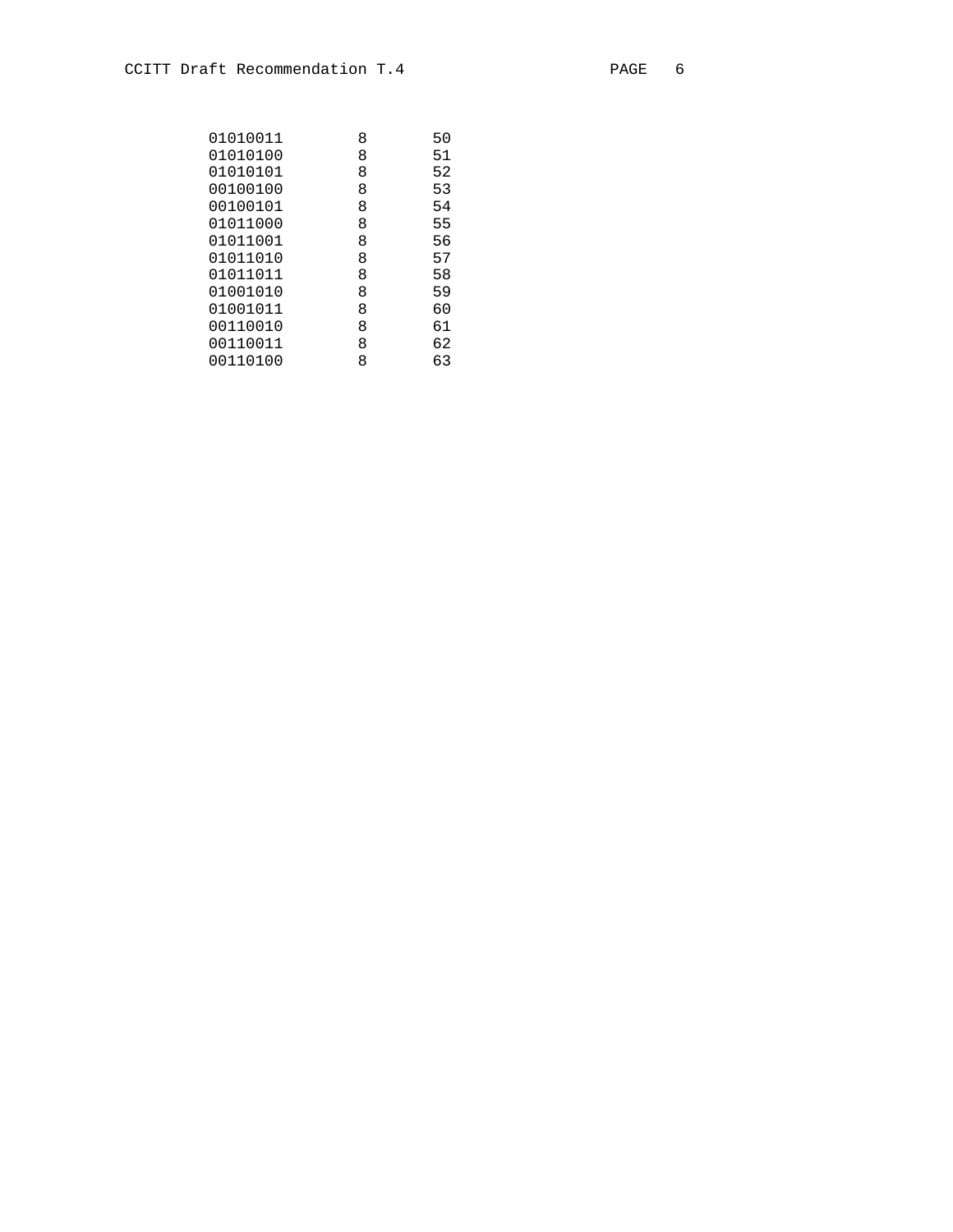| Code      | Table 1b. Make Up White Codes<br>Lng | Run  |
|-----------|--------------------------------------|------|
| 11011     | 5                                    | 64   |
| 10010     | 5                                    | 128  |
| 010111    | $\epsilon$                           | 192  |
| 0110111   | $\overline{7}$                       | 256  |
| 00110110  | 8                                    | 320  |
| 00110111  | 8                                    | 384  |
| 01100100  | 8                                    | 448  |
| 01100101  | 8                                    | 512  |
| 01101000  | 8                                    | 576  |
| 01100111  | 8                                    | 640  |
| 011001100 | $\overline{9}$                       | 704  |
| 011001101 | $\overline{9}$                       | 768  |
| 011010010 | 9                                    | 832  |
| 011010011 | 9                                    | 896  |
| 011010100 | $\overline{9}$                       | 960  |
| 011010101 | 9                                    | 1024 |
| 011010110 | 9                                    | 1088 |
| 011010111 | 9                                    | 1152 |
| 011011000 | 9                                    | 1216 |
| 011011001 | 9                                    | 1280 |
| 011011010 | 9                                    | 1344 |
| 011011011 | 9                                    | 1408 |
| 010011000 | 9                                    | 1472 |
| 010011001 | 9                                    | 1536 |
| 010011010 | 9                                    | 1600 |
| 011000    | б                                    | 1664 |
| 010011011 | 9                                    | 1728 |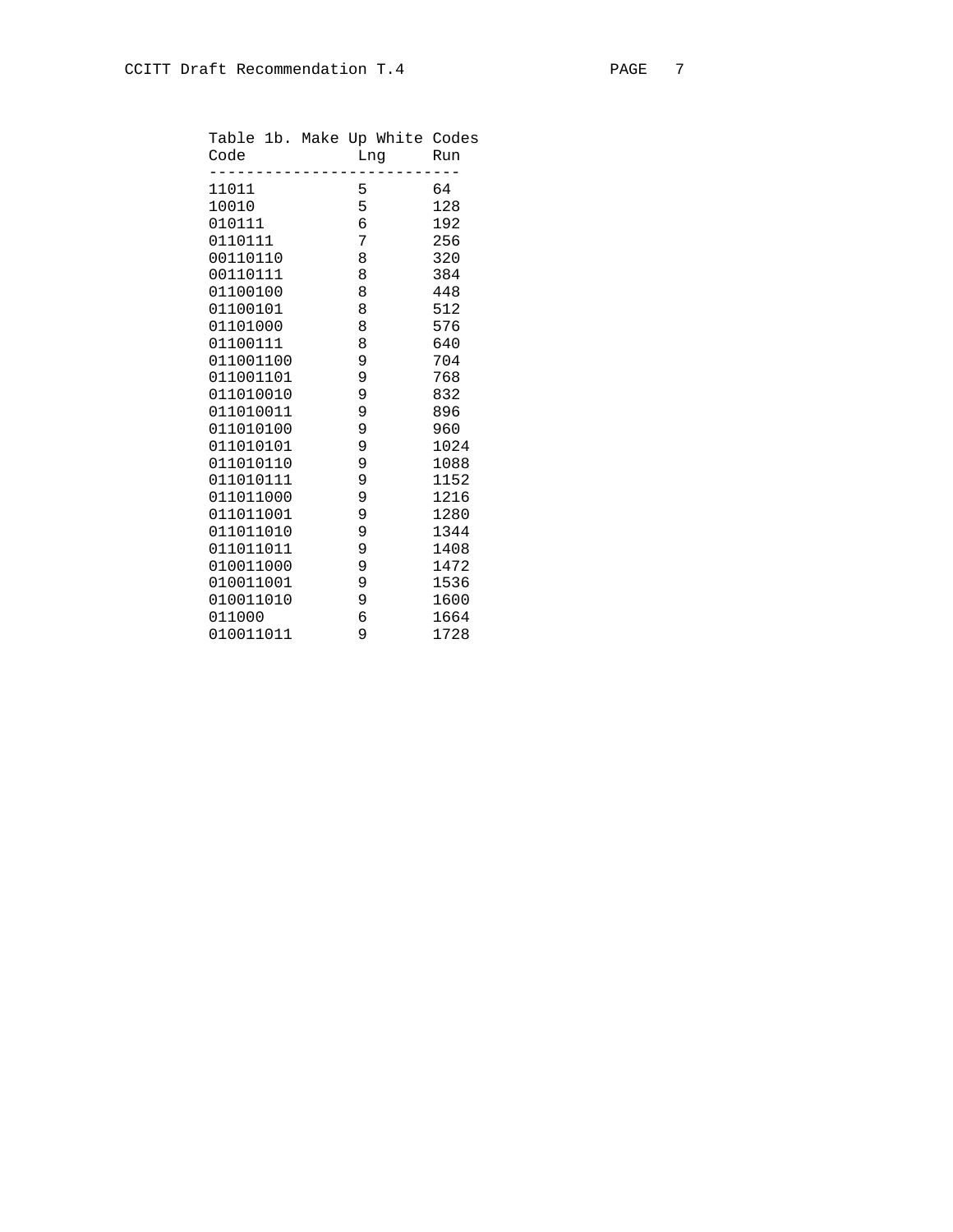| Table 2a. Terminating Black Codes<br>Code | Lng             | Run            |  |
|-------------------------------------------|-----------------|----------------|--|
| -------------------<br>0000110111         | $10$            | _________<br>0 |  |
| 010                                       | 3               | $\mathbf 1$    |  |
| 11                                        | $\overline{a}$  | $\overline{a}$ |  |
| 10                                        | $\overline{c}$  | 3              |  |
| 011                                       | 3               | 4              |  |
| 0011                                      | $\overline{4}$  | 5              |  |
| 0010                                      | 4               | 6              |  |
| 00011                                     | 5               | 7              |  |
| 000101                                    | 6               | 8              |  |
| 000100<br>0000100                         | 6<br>7          | 9<br>10        |  |
| 0000101                                   | 7               | 11             |  |
| 0000111                                   | 7               | 12             |  |
| 00000100                                  | 8               | 13             |  |
| 00000111                                  | 8               | 14             |  |
| 000011000                                 | 9               | 15             |  |
| 0000010111                                | 10 <sub>1</sub> | 16             |  |
| 0000011000                                | 10 <sub>1</sub> | 17             |  |
| 0000001000                                | 10              | 18             |  |
| 00001100111                               | 11              | 19             |  |
| 00001101000                               | 11              | 20             |  |
| 00001101100                               | 11              | 21             |  |
| 00000110111                               | 11              | 22             |  |
| 00000101000 11                            |                 | 23             |  |
| 00000010111                               | 11              | 24             |  |
| 00000011000                               | 11              | 25             |  |
| 000011001010                              | 12              | 26             |  |
| 000011001011<br>000011001100              | 12<br>12        | 27<br>28       |  |
| 000011001101                              | 12 <sub>2</sub> | 29             |  |
| 000001101000                              | 12              | 30             |  |
| 000001101001                              | 12 <sup>7</sup> | 31             |  |
| 000001101010                              | 12              | 32             |  |
| 000001101011                              | 12 <sup>°</sup> | 33             |  |
| 000011010010                              | 12 <sup>°</sup> | 34             |  |
| 000011010011 12                           |                 | 35             |  |
| 000011010100                              | 12              | 36             |  |
| 000011010101                              | 12              | 37             |  |
| 000011010110                              | 12              | 38             |  |
| 000011010111                              | 12              | 39             |  |
| 000001101100                              | 12              | 40             |  |
| 000001101101                              | 12              | 41             |  |
| 000011011010                              | 12              | 42             |  |
| 000011011011                              | 12              | 43             |  |
| 000001010100                              | 12              | 44             |  |
| 000001010101<br>000001010110              | 12<br>12        | 45<br>46       |  |
| 000001010111                              | 12              | 47             |  |
| 000001100100                              | 12              | 48             |  |
| 000001100101                              | 12              | 49             |  |
|                                           |                 |                |  |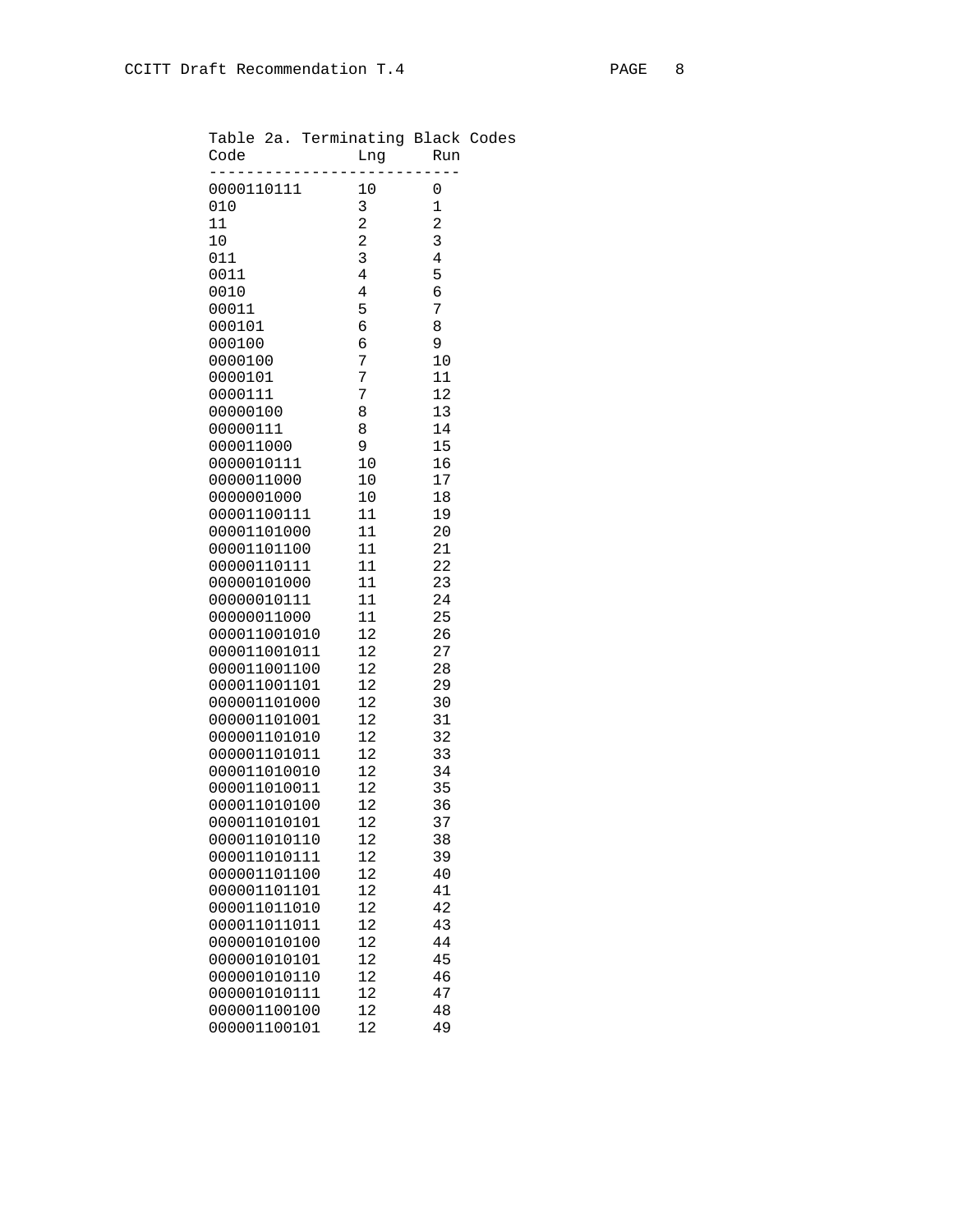| 000001010010 | 12 | 50 |
|--------------|----|----|
| 000001010011 | 12 | 51 |
| 000000100100 | 12 | 52 |
| 000000110111 | 12 | 53 |
| 000000111000 | 12 | 54 |
| 000000100111 | 12 | 55 |
| 000000101000 | 12 | 56 |
| 000001011000 | 12 | 57 |
| 000001011001 | 12 | 58 |
| 000000101011 | 12 | 59 |
| 000000101100 | 12 | 60 |
| 000001011010 | 12 | 61 |
| 000001100110 | 12 | 62 |
| 000001100111 | 12 | 63 |
|              |    |    |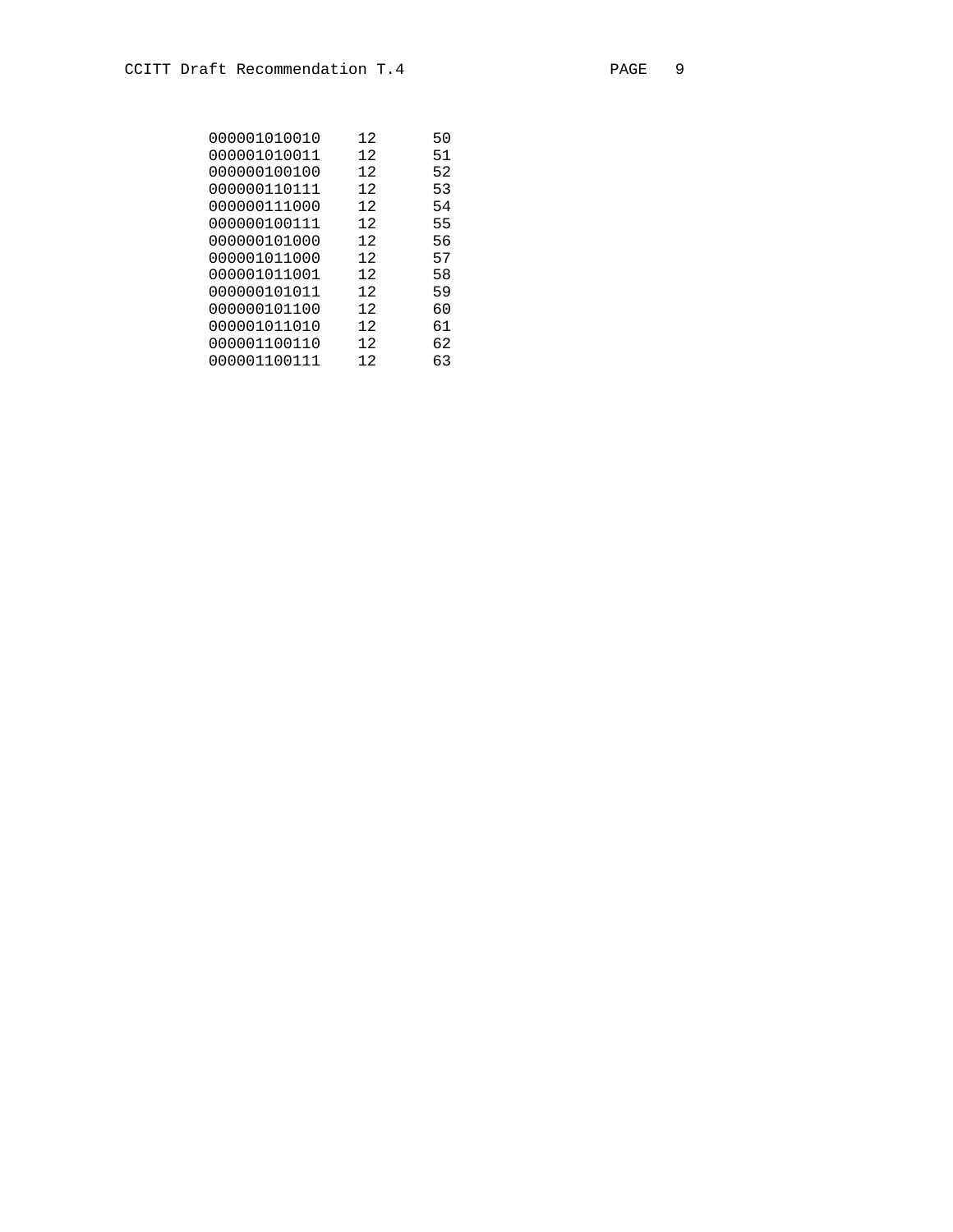| Code             |  |    | Table 2b. Make Up Black Codes<br>Lng Run |      |  |
|------------------|--|----|------------------------------------------|------|--|
| 0000001111       |  | 10 |                                          | 64   |  |
| 000011001000 12  |  |    |                                          | 128  |  |
| 000011001001 12  |  |    |                                          | 192  |  |
| 000001011011 12  |  |    |                                          | 256  |  |
| 000000110011 12  |  |    |                                          | 320  |  |
| 000000110100 12  |  |    |                                          | 384  |  |
| 000000110101 12  |  |    |                                          | 448  |  |
| 0000001101100 13 |  |    |                                          | 512  |  |
| 0000001101101 13 |  |    |                                          | 576  |  |
| 0000001001010 13 |  |    |                                          | 640  |  |
| 0000001001011 13 |  |    |                                          | 704  |  |
| 0000001001100 13 |  |    |                                          | 768  |  |
| 0000001001101 13 |  |    |                                          | 832  |  |
| 0000001110010 13 |  |    |                                          | 896  |  |
| 0000001110011 13 |  |    |                                          | 960  |  |
| 0000001110100 13 |  |    |                                          | 1024 |  |
| 0000001110101 13 |  |    |                                          | 1088 |  |
| 0000001110110 13 |  |    |                                          | 1152 |  |
| 0000001110111 13 |  |    |                                          | 1216 |  |
| 0000001010010 13 |  |    |                                          | 1280 |  |
| 0000001010011 13 |  |    |                                          | 1344 |  |
| 0000001010100 13 |  |    |                                          | 1408 |  |
| 0000001010101 13 |  |    |                                          | 1472 |  |
| 0000001011010 13 |  |    |                                          | 1536 |  |
| 0000001011011 13 |  |    |                                          | 1600 |  |
| 0000001100100 13 |  |    |                                          | 1664 |  |
| 0000001100101 13 |  |    |                                          | 1728 |  |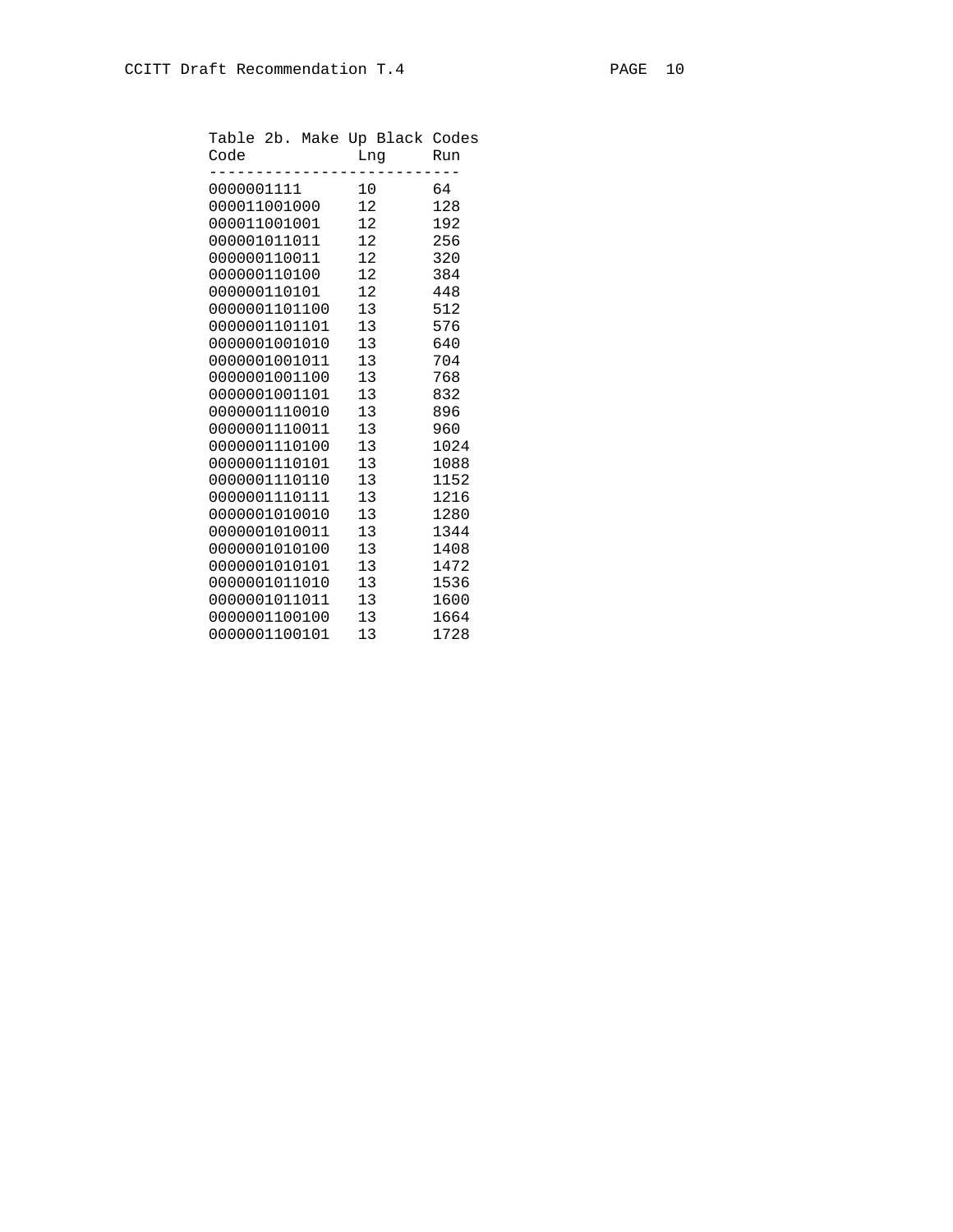Note: It is recognized that machines exist which accommodate larger paper widths whilst maintaining the standard horizontal resolution. This option has been provided for by the addition of the Make Up Code Set defined as follows:

| Table 3. Extended Make Up Codes (Black and White) |                 |      |  |  |
|---------------------------------------------------|-----------------|------|--|--|
| Code                                              | Lnq             | Run  |  |  |
|                                                   |                 |      |  |  |
| 00000001000                                       | 11              | 1792 |  |  |
| 00000001100                                       | 11              | 1856 |  |  |
| 00000001101                                       | 11              | 1920 |  |  |
| 000000010010                                      | 12              | 1984 |  |  |
| 000000010011                                      | 12 <sup>7</sup> | 2048 |  |  |
| 000000010100                                      | 12              | 2112 |  |  |
| 000000010101                                      | 12              | 2176 |  |  |
| 000000010110                                      | 12              | 2240 |  |  |
| 000000010111                                      | 12 <sup>7</sup> | 2304 |  |  |
| 000000011100                                      | 12 <sup>°</sup> | 2368 |  |  |
| 000000011101                                      | 12              | 2432 |  |  |
| 000000011110                                      | 12              | 2496 |  |  |
| 000000011111                                      | 12              | 2560 |  |  |

 The identification and choice of either the standard code table or the extended code table is to be made in the pre-message (Phase B) portion of the T.30 control procedures.

## 4.2 Two dimensional coding scheme

 The one-dimensional coding scheme defined in 4.1 may be extended as an option to a two-dimensional scheme. This is the subject of further study.

### 5. Modulation and demodulation method

 It is provisionally agreed that Group 3 apparatus operating on the general switched telephone network shall utilize the modulation scrambler, equalization and timing signals defined in Recommendation V.27ter, specifically in the preamble and 2, 3, 6, 7, 9 and 10.

 The data signalling rates to be used are those recommended in Recommendation V.27ter, i.e. 4800 and 2400 bit/s.

Note 1: Some administrations pointed out that it would not be possible to guarantee the service at a data signalling rate higher than 2400 bit/s.

Note 2: It should be noted that there are equipments in service using, inter alia, other modulation methods. The